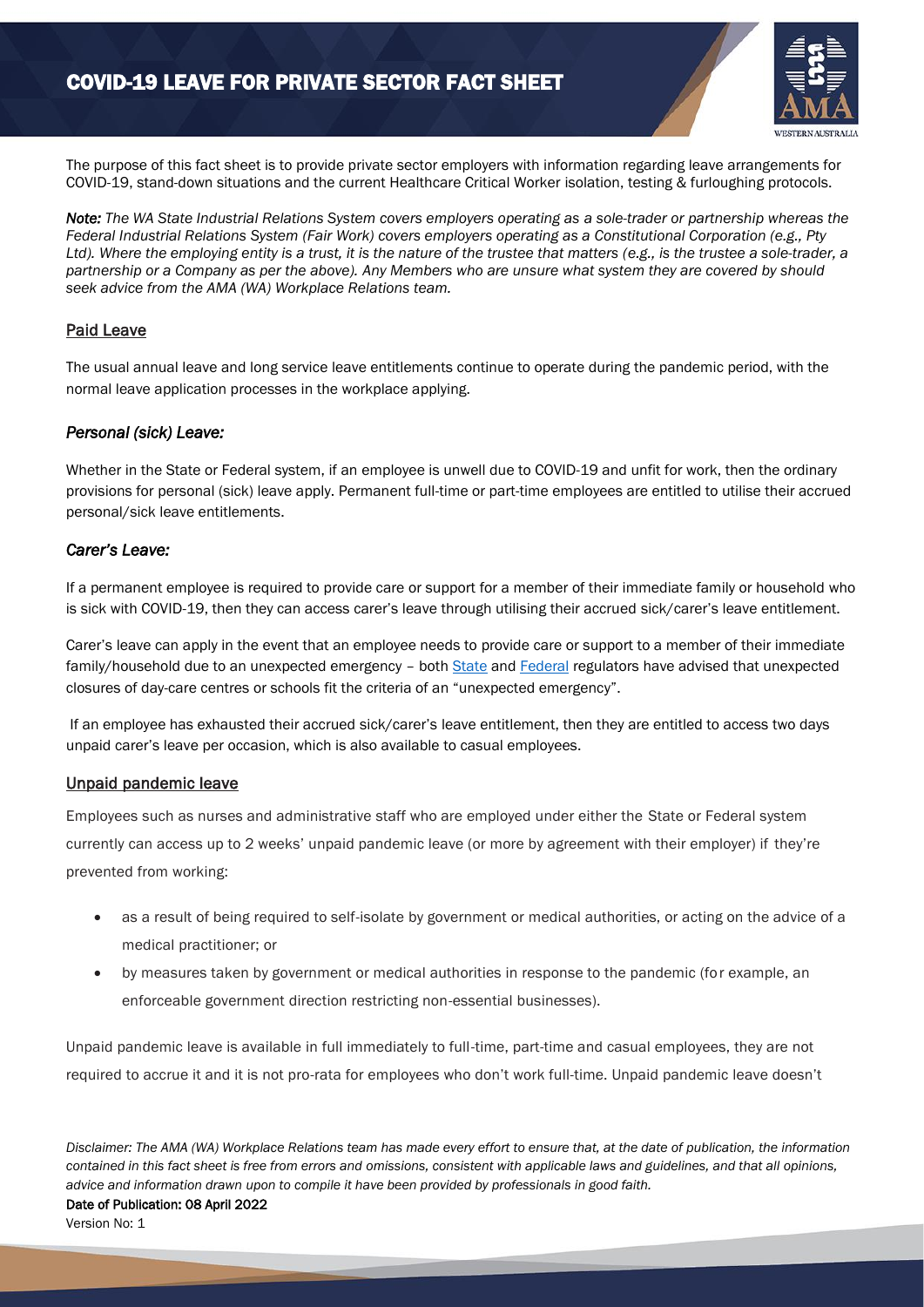affect other paid or unpaid leave entitlements and generally, counts as service for entitlements under the relevant awards and legislation - with the exception of Long Service Leave (LSL) for State system employees in certain cases<sup>1</sup>.

Currently, unpaid pandemic leave provisions are scheduled to end in most Federal system awards from 30 June 20222, and for State system employees the leave must commence before September 30 20223.

Federal system employers can find further information online [here](https://coronavirus.fairwork.gov.au/coronavirus-and-australian-workplace-laws/pay-leave-and-stand-downs/unpaid-pandemic-leave-annual-leave-changes-in-awards) and State system employers can find further information online [here.](https://www.commerce.wa.gov.au/labour-relations/unpaid-pandemic-leave)

## Unpaid Stand Downs (Federal system employers)

Employers may be able to stand their employees down during the COVID-19 pandemic for various reasons.

This includes when:

- The Business has closed because of an enforceable government direction (which means the employee can't be usefully employed, even from another location); or
- There's a stoppage of work due to lack of supply for which the employer can't be held responsible.

Before standing down employees, employers will need to consider alternatives including:

- Working from home arrangements if suitable, depending on the nature of the employee's work;
- Changes to duties, hours of work or rosters. Employers should discuss with employees' temporary changes to their duties, rosters, or hours if this can keep an employee working;
- Accessing paid or unpaid leave. This can include the taking of accrued annual leave, any other paid leave such as long service leave, or unpaid leave such as 2 weeks of unpaid pandemic leave

During a stand down employees are unable to access sick, carers or compassionate leave. They can access annual leave, long service leave or other forms of paid leave by agreement with their employer.

Members should seek specific advice from the AMA Workplace Relations team at the time prior to considering standing any employees down or any other similar action. Further information can be found online [here.](https://coronavirus.fairwork.gov.au/coronavirus-and-australian-workplace-laws/pay-leave-and-stand-downs/stand-downs)

### Stand Downs (State system employers)

Where there is no work or reduced work available to employees, employers must continue to pay full time and part time employees who are ready, willing, and able to work unless the employees are covered by a WA award which contains specific stand down or break down provisions which cover this scenario.

Full-time and part-time award free employees would need to continue to be paid by the employer unless they have a written contract of employment that contains stand down provisions.

An employer and employee can agree to utilise a form of paid leave during a period when the business is impacted. This can include annual leave or long service leave. An employer cannot direct an employee to access either form of paid leave and there must be genuine agreement between the employer and employee.

Members should seek specific advice from the AMA Workplace Relations team at the time prior to considering standing any employees down or any other similar action. Further information can be found online [here.](https://www.commerce.wa.gov.au/labour-relations/employment-impacted-covid-19-coronavirus)

<sup>1</sup> Whilst unpaid pandemic leave doesn't "break service" for LSL, it may not count as "continuous service" for LSL for State system employees' dependent upon specific award coverage and terms – seek further advice from AMA if needed.

<sup>2</sup> This date may be extended further by the Fair Work Commission

<sup>3</sup> This date may be further extended by way of a General Order from the WAIRC